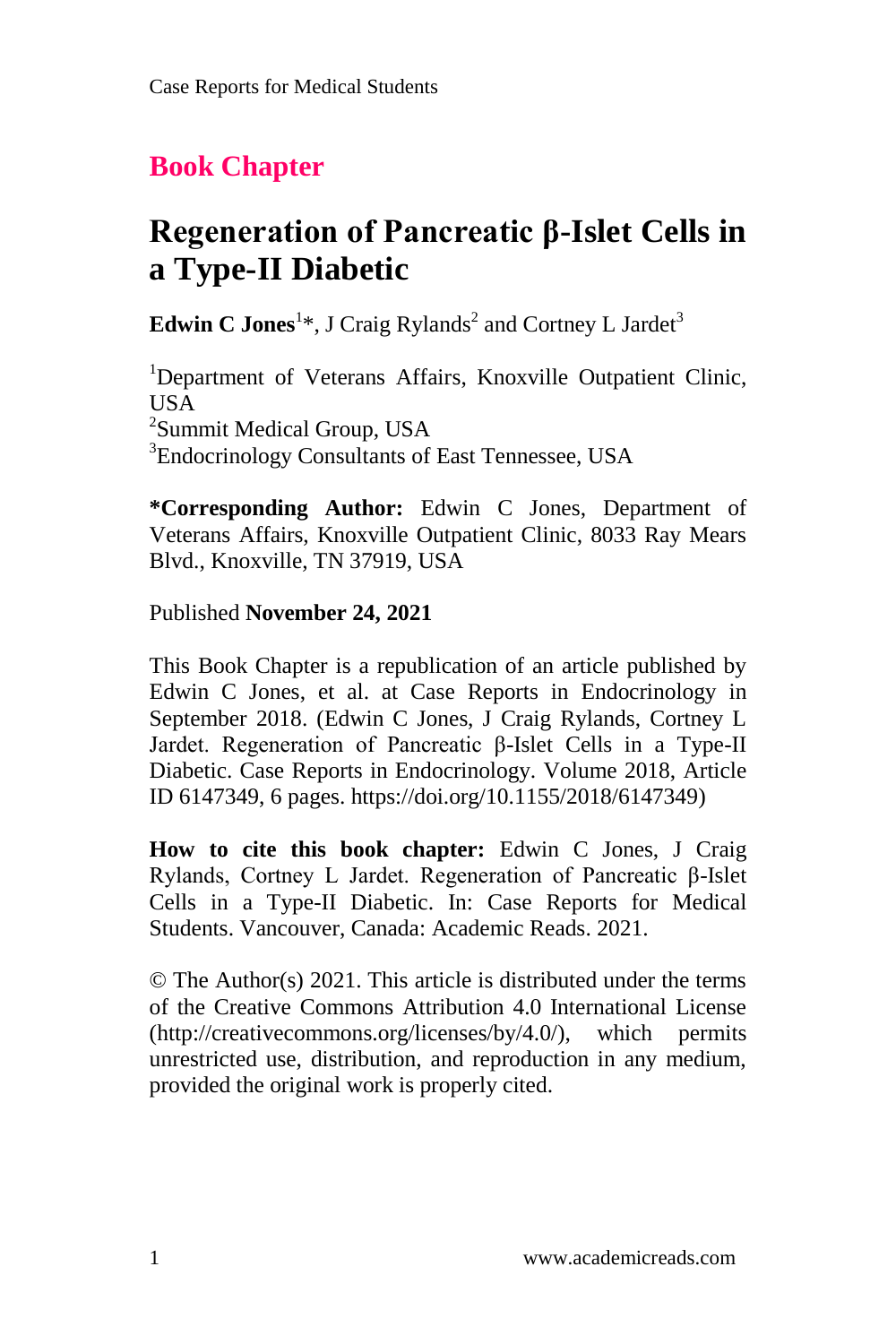**Consent:** Written informed consent was obtained from the patient for publication of this case report.

**Conflicts of Interest:** The authors declare that they have no conflicts of interest.

**Authors' Contributions:** Edwin C. Jones analyzed the data and drafted the manuscript. J. Craig Rylands provided the primary care needs for the patient. Cortney L. Jardet provided the endocrinology consultation needs for the patient.

**Acknowledgments:** Research on this subject was started at the Vanderbilt University Medical Center and completed in the Department of Veterans Affairs. The authors thank Curtis Sexton, Robert Crocker, Andrew Sexton, and Robert Hierholzer for informative discussions.

## **Abstract**

A case report is presented in which a type-II diabetic patient significantly improved his dysfunctional *β*-islet cells using a combination of a strenuous exercise program, cyclical ketogenic diet, and oral GABA/probiotic supplementation. The patient was diagnosed with type-II diabetes at the age of 41 which then progressed through a typical series of treatment changes over 14 years. Treatment periods consisted of metformin therapy alone for 4 years followed by a metformin/glyburide combination therapy for 6 years, and eventually an insulin/metformin combination therapy for 4 years. One year after the initiation of insulin, the patient increased the level of strenuous physical activity (hiking and weight lifting) and adopted a ketogenic diet. Oral GABA and probiotic supplementation were also initiated at the age of 52.7. By the age of 55, the patient no longer required any insulin and is currently being managed with metformin alone. C-peptide values indicate a functional improvement of the *β*-islet cells during the time of insulin/GABA/probiotic treatment.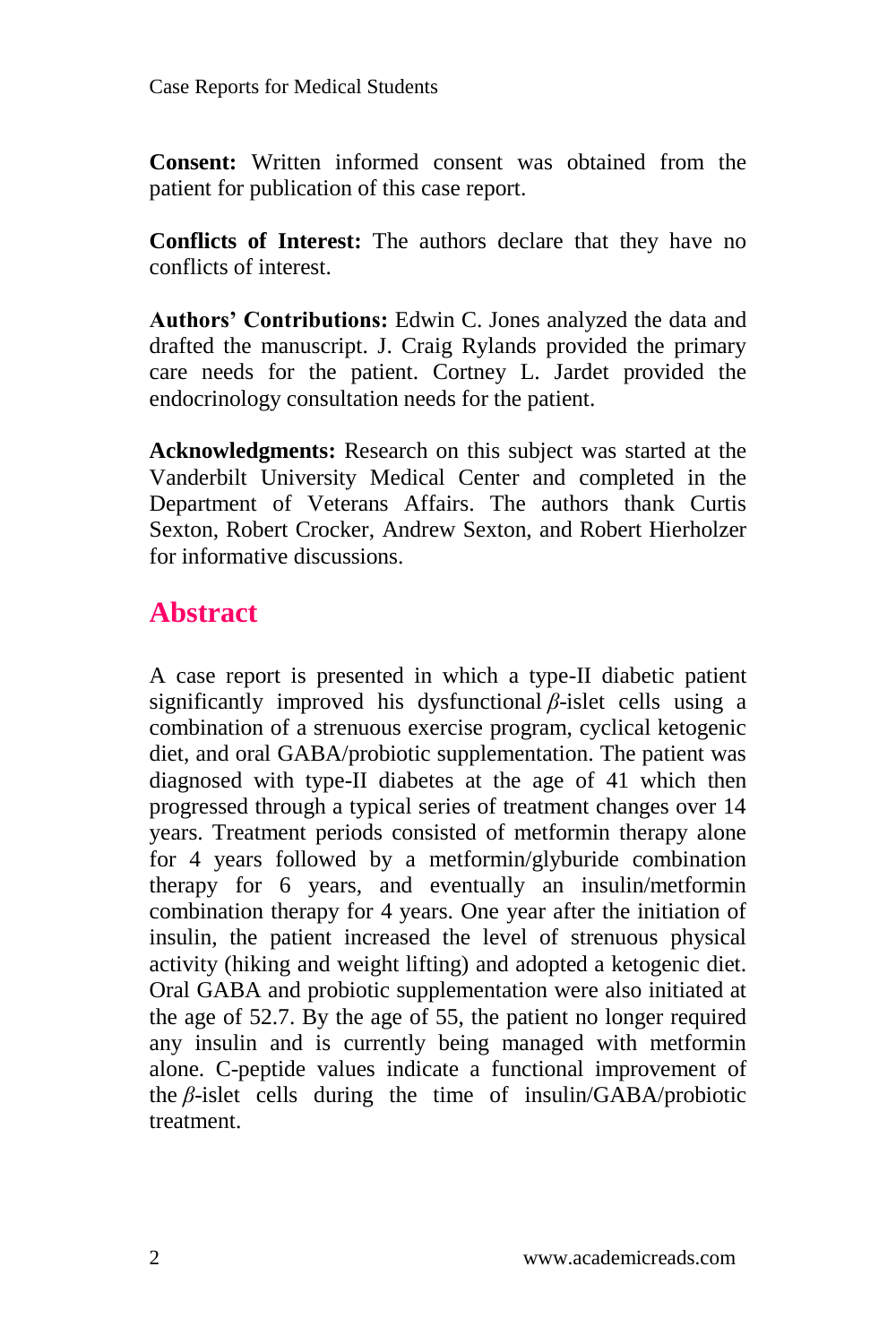## **Introduction**

Diabetes mellitus is a disease diagnosed in millions of individuals worldwide. The adult onset form of this disease, i.e., Type II, is caused by insulin resistance. Over the course of this disease many will go on to develop exogenous insulin dependence. Once insulin dependent, it is rare for a patient to decrease their need for exogenous insulin. The exceptions are almost entirely limited to pregnancy in patients with pregestational diabetes mellitus [1]. In these patients decreasing insulin requirements can indicate placental dysfunction [1]. This report discusses an adult male who needed up to 60 units of long-acting glargine insulin daily for four years and whose insulin requirement was completely resolved.

## **Case Report**

This case discusses the effect of strenuous exercise in improving the glycemic control of a type-II diabetic. A Caucasian male patient who developed diabetes at the age of 41 initially controlled with oral agents and progressing to insulin by the age of 51 has to a great extent reversed this condition with strenuous physical exercise and diet. This patient previously underwent genetic testing at 23andme.com and was identified as being genotype TT on the gene TCFL2 (SNP rs7903146 of Chromosome 10q). This genotype is a 92% predictor of DM-II. Genotype TT predicts a decreased insulin secretion and increased hepatic glucose production [2,3]. Figure 1 illustrates the progression of his diabetes over a 14-year period. This graph is a plot of fasting glucoses averaged over one week against the age of the patient. The points where oral agents metformin and glyburide were started and stopped are indicated by the arrows. The points where the long-acting insulin glargine and the shortacting insulin aspart were started and stopped are similarly shown. Since stopping both insulin types by age 55.3 years the patient's fasting glucose values have only slightly rebounded to the average seen shortly after starting the metformin at the age of 41.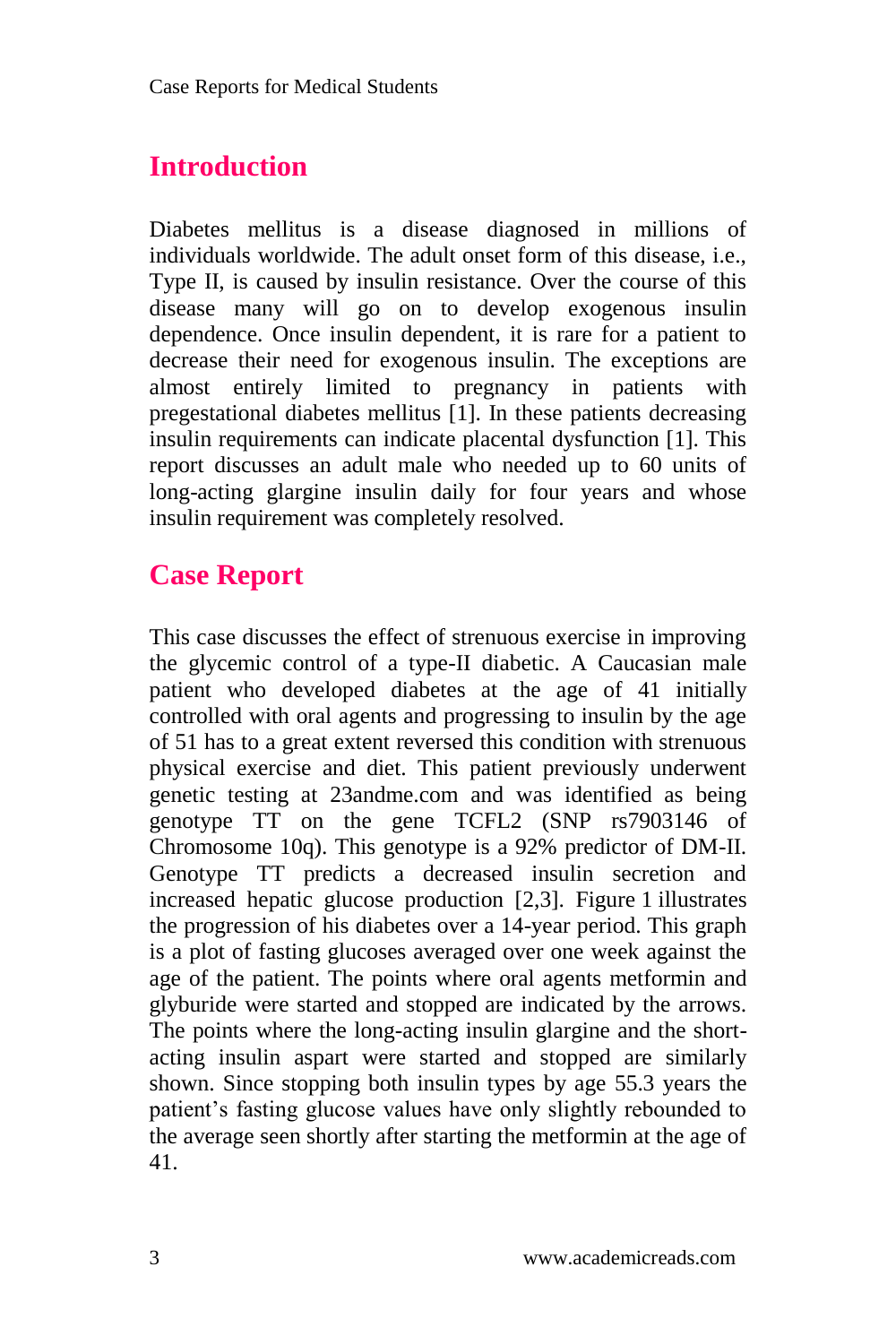

**Figure 1:** Weekly fasting glucose averages over a 14-year period with major treatment changes being indicated by the arrows.

At the time of original diagnosis and prior to treatment at age 41, the patient weighed 78 kg and had a BMI of 24.0. C-peptide and antibody tests were made to confirm the specific type of diabetes. The c-peptide was determined to be 3.1. The antibody tests anti-GAD, insulin autoantibodies, and islet cell IGG autoantibodies were all found to be negative, i.e., <1.0 U/ml. At the age of 46, the GAD-65 autoantibody test was repeated and remained negative. It is worth pointing out that the patient received a full physical at the age of 40 and a CMP indicated no abnormal glucose values indicating the diabetes was diagnosed relatively quickly.

The patient progressed through a series of treatment changes over the next 14 years. Metformin was initiated at the age of 41 following the initial diagnosis of DM-II. By the age of 45, the sulfonylurea glyburide was added. Over the next 6 years, the efficacy of glyburide gradually waned with his  $HB<sub>alc</sub>$  peaking at 7.9 by the age of 50 years in Figure 2. Glyburide was changed to long-acting glargine insulin at the age of 51 years. At the age of 52, short-acting aspart insulin was added for improved glycemic control which was needed for a period of one year. Combined glargine and aspart doses exceeded 100 units daily for one full year. Finally, between the ages of 53 and 55 years, the patient was maintained on long-acting glargine and metformin. The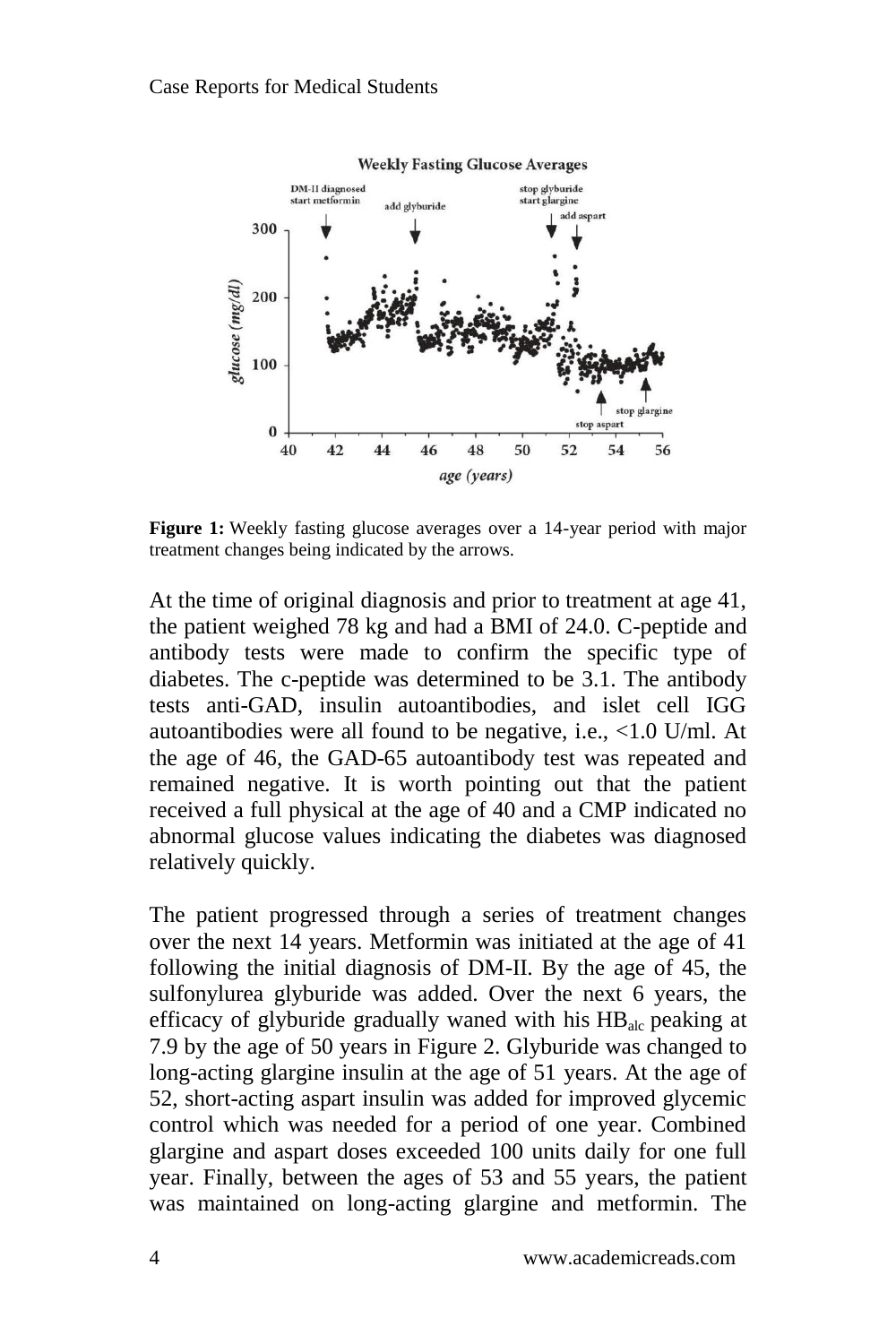patient began recording daily carbohydrate intakes at the age of 52 when the short-acting aspart was initially added. These recorded carbohydrates are continuing to be recorded to date and are composed of the total carbohydrate contents minus one-half of the fiber intakes. Three months following the discontinuation of all insulin at age 55.3 years, the patient's HB<sub>alc</sub> rebounded by 0.3% to 6.6% as shown by the slight increase in the final two points in Figure 2. This remains within the range of management with other oral, noninsulin, glucose lowering medications not available at the time of the initial diagnosis.



**Figure 2:** HB<sub>alc</sub> values as a function of age.

After 4 years of insulin therapy and increase in strenuous exercise, the patient began to notice a gradual and progressive decrease in the need for long-acting glargine insulin. By the age of 55.3, the patient was taken off all insulin types. A c-peptide test was repeated showing an increase from 0.92 (age 52.2) to 3.63 (age of 55.2) as shown in Figure 3. This suggests a significant functional improvement of the *β*-islet cells. No case reports with such significant improvements in the c-peptide in humans have been found in the literature. The figure shows that the latest c-peptide is actually higher than the first c-peptide of 3.1 measured at the time of initial diagnosis of diabetes. Two additional c-peptide follow-up tests were repeated at ages 55.53 years and 56.03 years with resulting values of 2.13 ng/ml and 2.53 ng/ml, respectively. Although these are decreased below the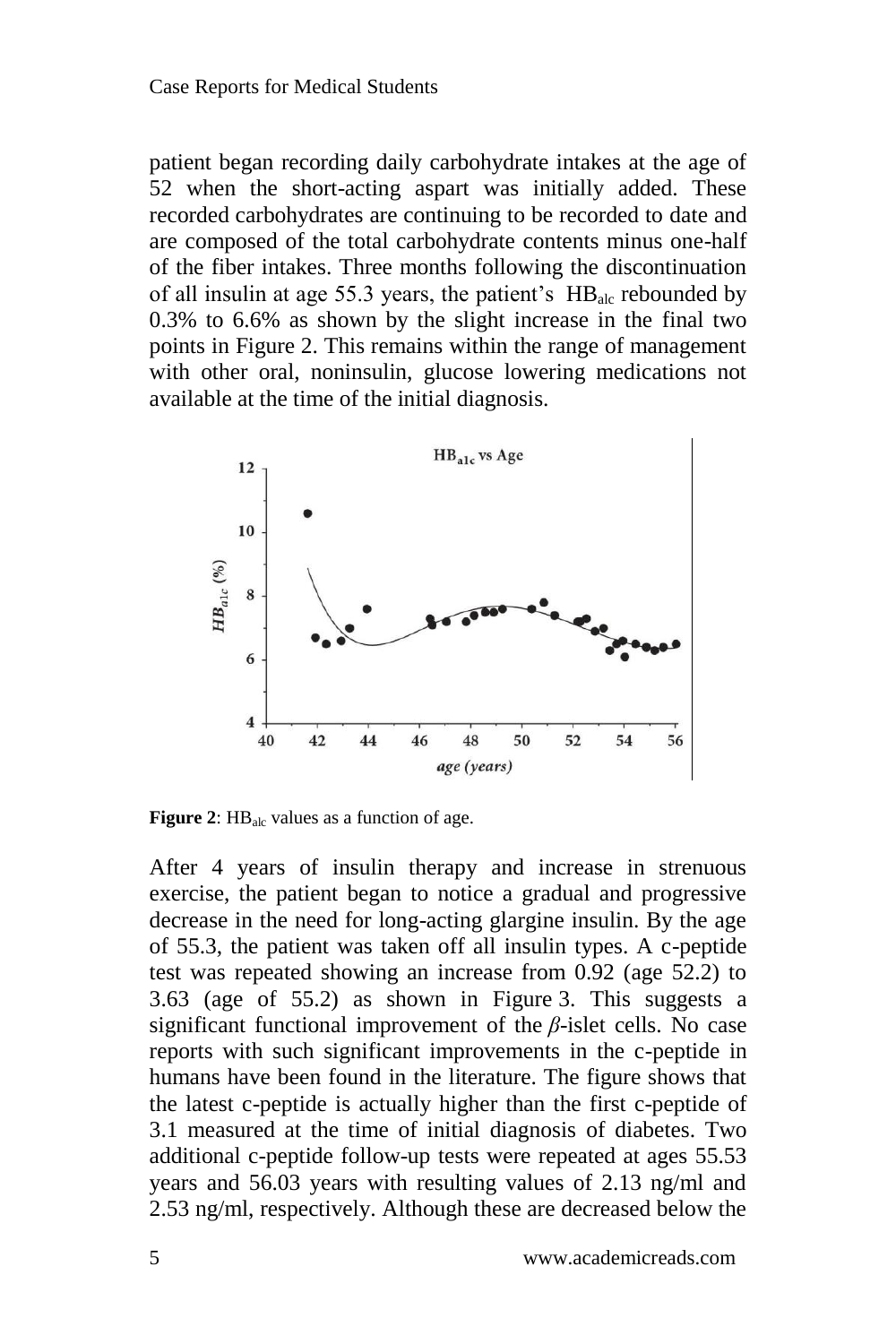peak at age 55.2, both of these tests were on days following strenuous 27.7 km hikes with the patient being in a postexercise ketosis state. These were confirmed with urine ketones testing in the range of 15-40 mg/dL. None of the other c-peptide tests of record were made on dates where the patient was in a postexercise state and presumably in a lower insulin requirement state. Although a biopsy with histology of the islet cells could provide insight into the detailed mechanism for the functional improvement of the  $\beta$ -islet cells, this procedure carries too many risks for a nonterminal condition such as diabetes mellitus. Therefore, the standard test for assessing insulin production is the c-peptide.



**Figure 3**: C-peptide values versus age. Arrows indicate the time of DM-II diagnosis, initiation-discontinuation of insulin, and the introduction of probiotics/GABA supplementation. The final two arrows indicate c-peptides during a postexercise ketosis state when insulin need is presumably lower. The numbers adjacent to each of the c-peptide points are the serum glucose values in mg/dL at the time of these tests.

A glucose tolerance test following the administration of 50 grams of dextrose (d-glucose) was conducted one week after the patient was completely off all exogenous insulin. The test indicated a peak in glucose at one hour following the dextrose administration with serum glucose values dropping below 100mg/dl after 2.5 hours. This confirmed the presence of functional *β*-islet cells. In Figure 4, this test was compared to a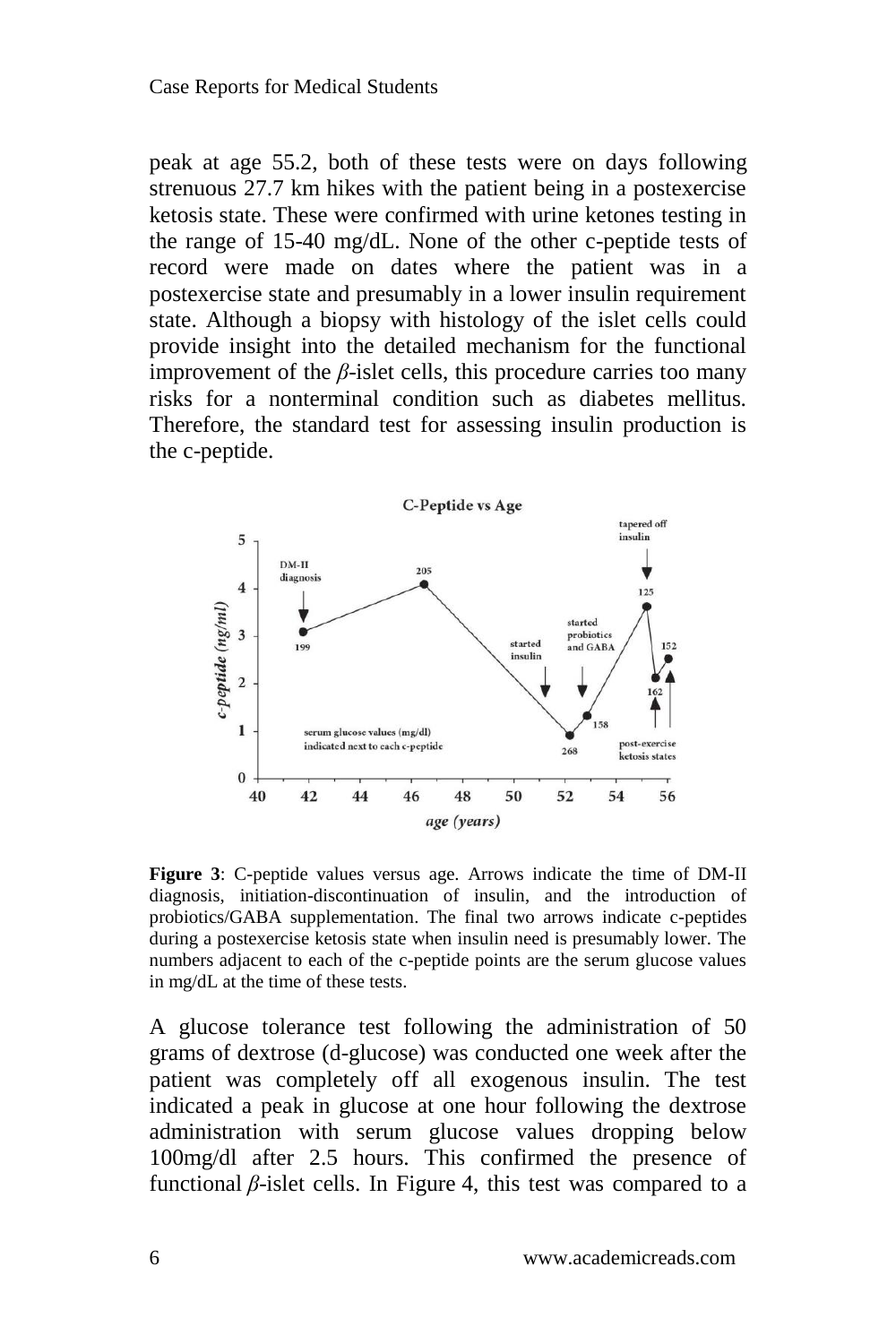glucose tolerance test conducted when the patient was 17 years old. At that age, the patient reported experiencing mild functional hypoglycemia following the ingestion of a large carbohydrate meal.



**Figure 4**: Glucose tolerance tests at the ages of 17 and 55 following the ingestion of 50 grams of dextrose. The patient was taking no medications at age 17 and metformin at age 55.

A review of all medications, supplements, diet, and physical activities was conducted to help identify the factors leading to the functional improvement of the patient's *β*-islet cells. The patient reported a lifelong hobby of long distance hiking and intermittent weight lifting. The latter was reported to be employed to help offset the decrease in upper body muscle mass following frequent long distance hiking.

#### **Medications**

Medications included metformin therapy for 4 years followed by metformin/glyburide combination therapy for 6 years, and insulin/metformin combination therapy for 4 years, followed by metformin alone. Insulin need was eliminated by the age of 55.3 following the functional improvement of the patient's *β*-islet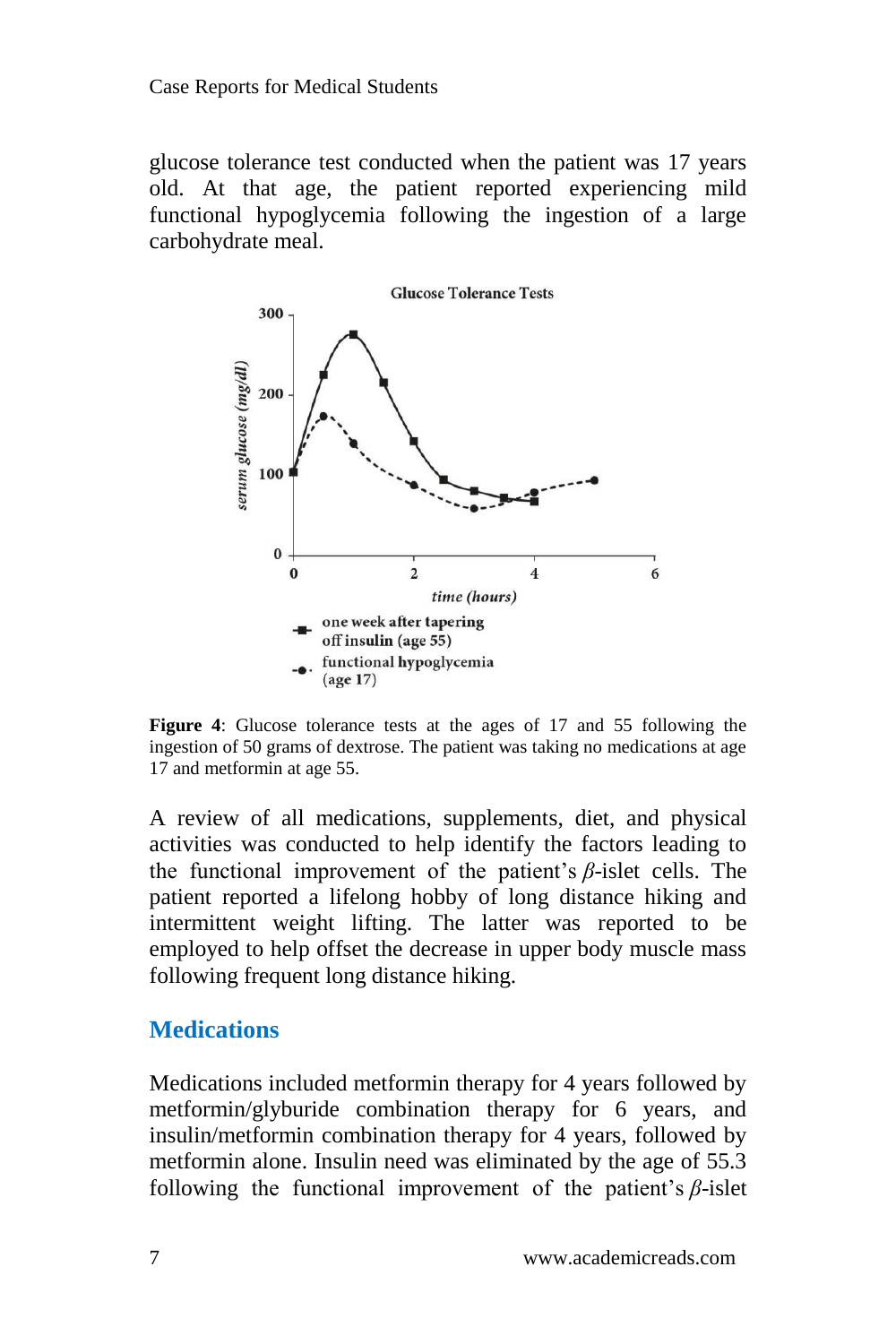Case Reports for Medical Students

cells. Other medications include quinapril 40mg daily and pravastatin 20mg daily. The patient's average biometrics over the 14-year period include a total cholesterol of 165 mg/dl, LDL 87 mg/dl, BP 110/70 mmHg, and resting pulse of 60 bpm.

#### **Supplements**

Over-the-counter supplements include magnesium 400mg daily, fish oil 2g daily, GABA 1.5mg at bedtime, and daily probiotics. Probiotic capsules included at minimum strains of both *Lactobacillus* and *Bifidobacterium*.

#### **Diet**

A low carbohydrate ramping diet used by many weight lifters was adopted at age 53 years. Figure 5 illustrates the number of carbohydrates sorted by day of week over a two-year average between the ages of 53 and 55 years. On Saturday an average of a 19.3 km hike was made driving the patient into a postexercise ketogenic state lasting into Wednesday or Thursday as confirmed by urine acetoacetic acid ketone test strips. Ketosis was identified by the presence of urine ketones  $\geq$  5 mg/dl in the absence of urine glucose.



**Figure 5**: Carbohydrate intake sorted by day of week between the ages of 53 and 55 years.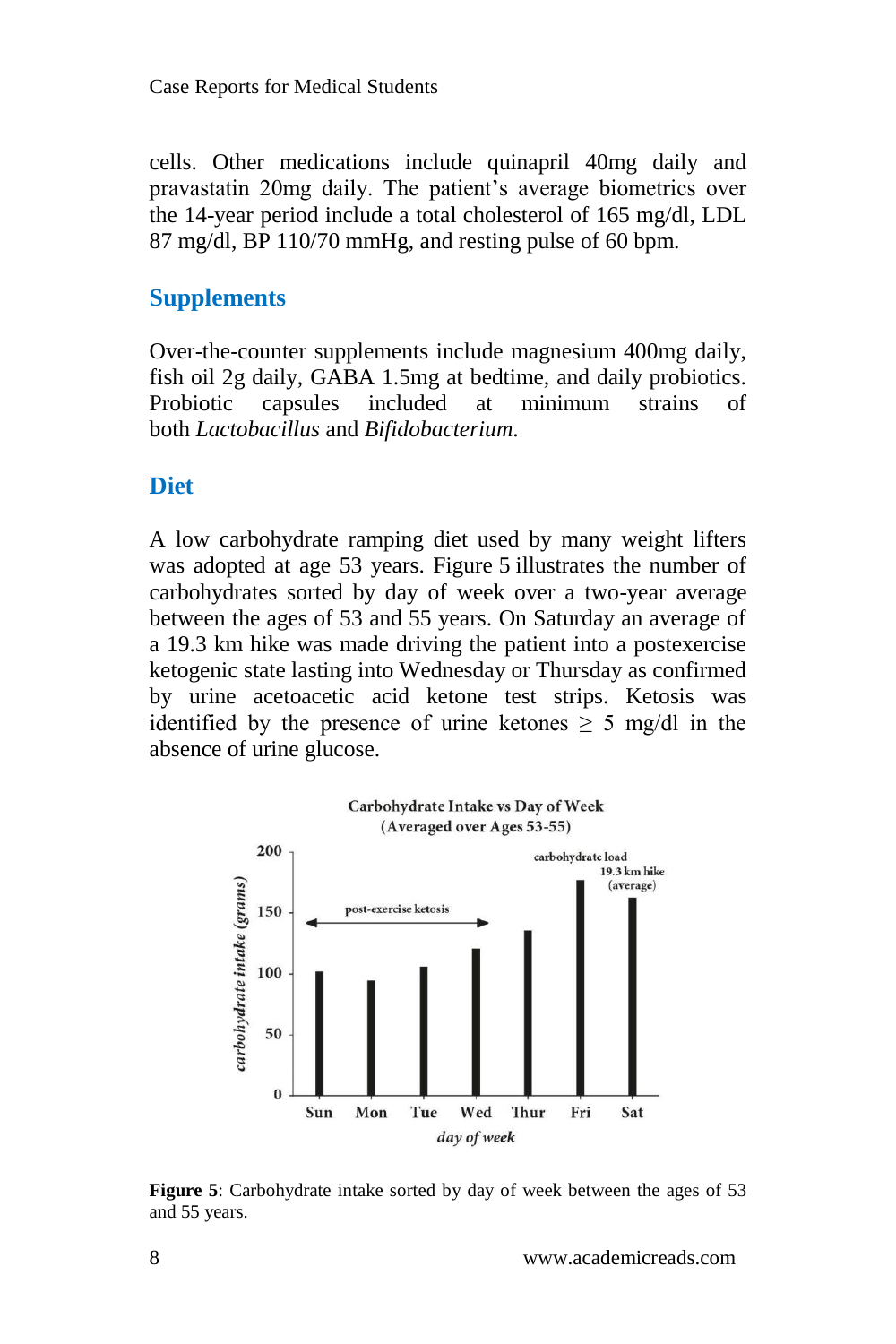### **Physical Activities**

The patient reported a lifelong history of physical activity of varying degrees. The most common physical activities were reported to be hiking and weight lifting. The patient trained as a scientist, and due to a significant variation in his available spare time for external activities, the amount of hiking varied from a low of 145 km hiking per year to a high of 1223 km hiking per year in mountainous terrain. The patient also maintained detailed hiking logs with totaled annual hiking distances. The patient also reported weight lifting an average of five hours weekly and hiking an average of 19.3 km on the weekends between the ages 53 and 55 (two full years).

At age 55.1 following a prediction from 23andme.com based on 760 genetic SNP markers that his predicted genetic weight was 89.8 kg (computed for age 45 years), the patient plotted the actual recorded weights against the annual hiking distances. As shown in Figure 6, these data revealed a very a strong correlation with weight decreasing at a rate of 1 kg for every 71 km of annual hiking in mountainous terrain. The data also indicated that peak skeletal growth was achieved by the age of 27 (marked by arrow) as indicated by the rapid change in slope in the data at the age of 27 years. These data will serve as a baseline for additional studies to follow.

An additional trend was also extracted from these annual weight data. For the years beyond age 27, the data shown in Figure 7 were further subdivided into the years the patient was actively engaged in a weight lifting program and compared to those years with no active weight lifting. A typical weight lifting year was reported to be composed of five workouts per week lasting one hour each and these data are shown as solid circles. For comparison, the nonweight lifting years are shown as open circles. These data reveal that the original trend is actually two parallel trends with weight lifting further reducing the patient's overall weight by an additional 3.6 kg.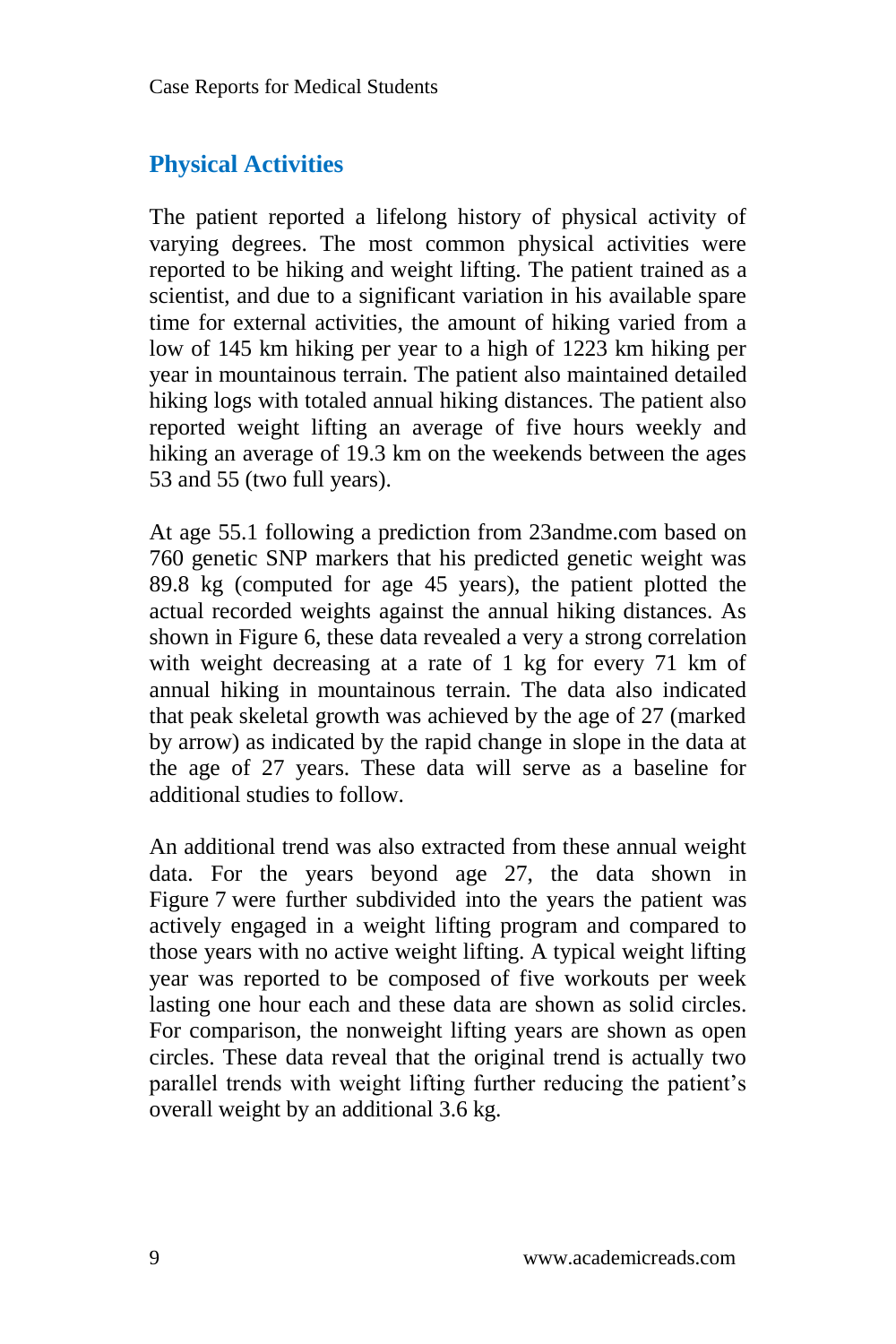

**Figure 6**: Weight plotted against annual hiking distances in mountainous terrain. The change in slope in these data at age 27 indicates that his maximum skeletal growth was attained by that age.



**Figure 7**: Weight beyond age 27 sorted according to whether or not the patient was actively engaged in a weight lifting program. The data indicate a decrease of 3.6kg in overall weight during the weight lifting years.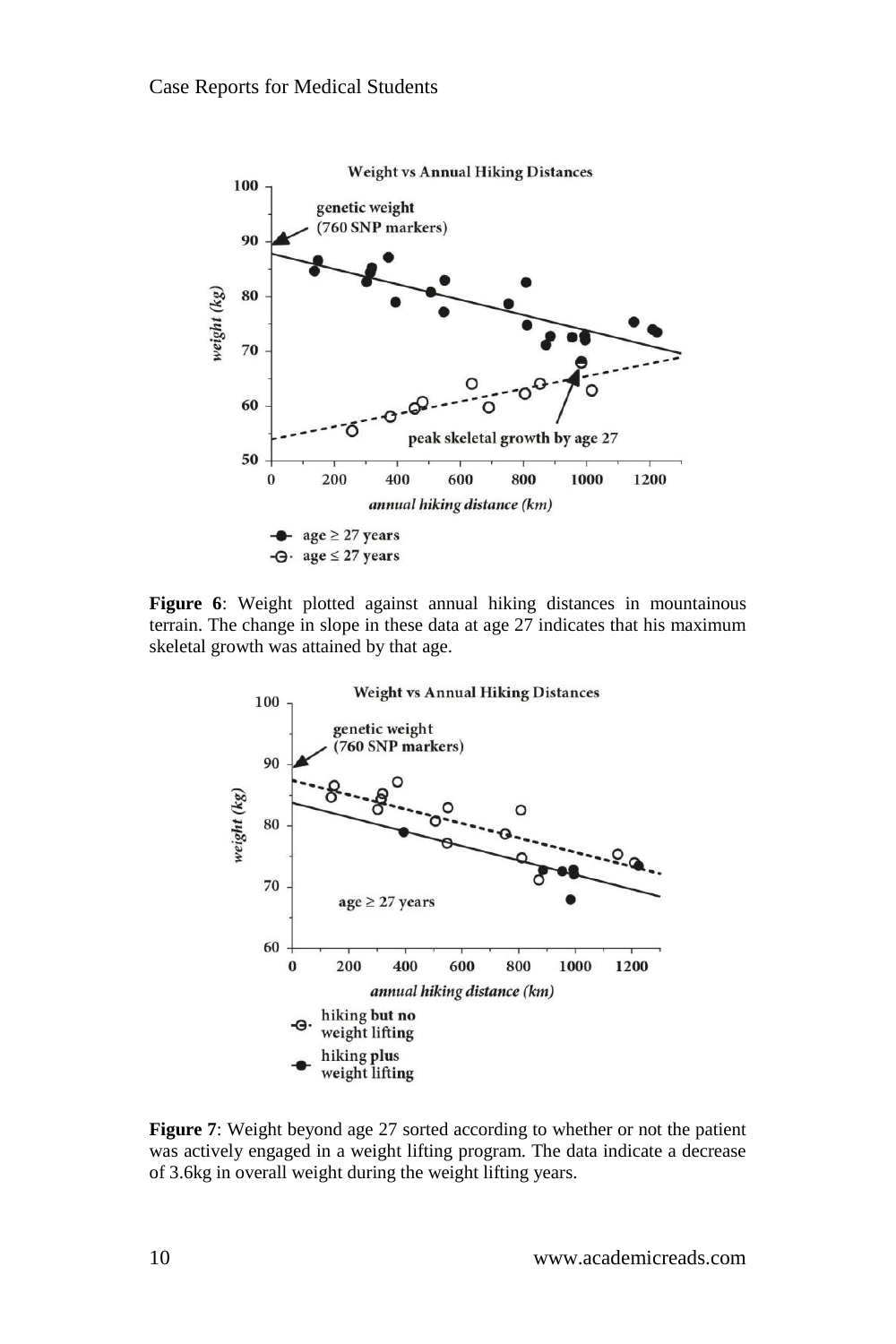These weight trends also hold significant potential in evaluating the long term impact of various medications on weight. There were a significant amount of weight data for the impact of metformin on the patient's weight beyond the age of 27 with no weight lifting. These data are plotted in Figure 8. This figure indicates no significant change in the patient's weight with or without metformin therapy supporting that this is a weight neutral medication. Other medications could similarly be assessed in the future as more data are collected.



**Figure 8**: Weight beyond age 27 sorted according to whether or not metformin therapy was prescribed. The lack of significant separation in the curves strongly suggests that this is a weight neutral medication. There are an insignificant amount of data for the weight lifting years to be included at this time.

### **Discussion**

During the four years of combined insulin and metformin therapy the patient was treated with both long-acting glargine and short-acting aspart. Insulin was started at the age of 51.35 years. Insulin doses needed to optimally control the patient's glucose reached peak doses at the age of 51.50 years for glargine and at the age of 52.40 years for aspart. The highest doses were 60 units in the evening for glargine and 70 units divided over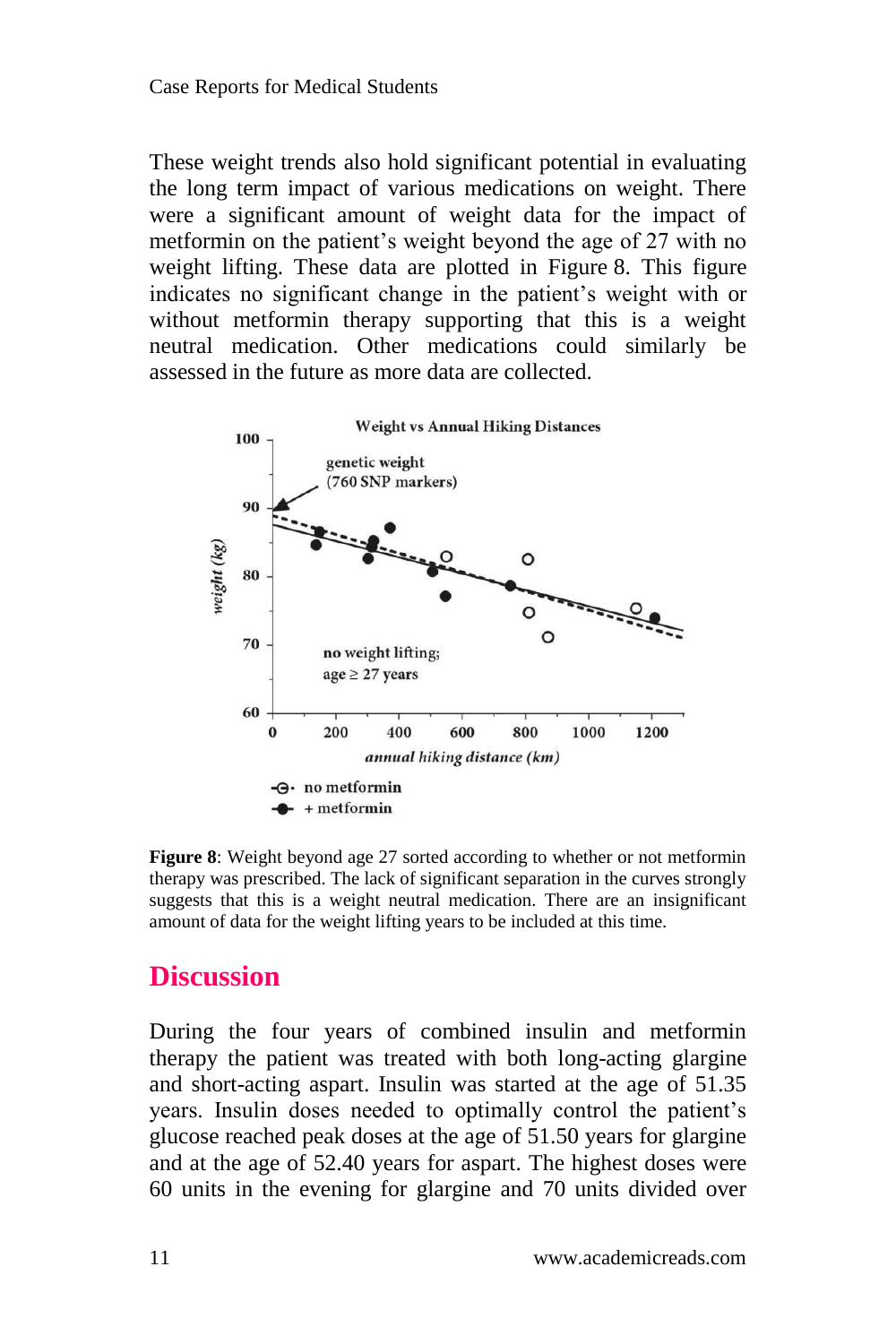meals for aspart. Following these peaks the dose requirement for both insulin types gradually decreased with the patient being tapered off aspart by the age of 53.25 years and tapered off glargine by the age of 55.30 years. The patient is currently being managed with metformin alone. A followup three months following the discontinuation of insulin at age 55.57 years revealed that the  $HB<sub>alc</sub>$  increased by just 0.3%, i.e., an increase from 6.3% to 6.6%. The patient's metformin dose was increased from 1000mg daily to 1500mg daily at the time of this threemonth followup.

Just prior to being tapered off glargine, a c-peptide was collected at the age of 55.16 years to confirm the presence of native insulin. The result was normal with a value of 3.63 mg/dL. Furthermore, the rebound of c-peptide was found to be 1.092 ng/mLyr as shown by the rise in the c-peptide between ages 52.1 and 55.2 years (Figure 3) indicating a functional improvement of *β*-islet cells. This prompted a medical literature review into the possible mechanisms responsible for the improvement in the patient's *β*-islet cell functioning.

During the latter three years of insulin therapy and postinsulin therapy, the patient reported an increase in hiking distances and a resumption of weight lifting. The patient reported hiking 148 km, 394 km, 885 km, 993 km, and 1223 km at the ages of 51, 52, 53, 54, and 55 years, respectively. Weight lifting was resumed at the age of 52.70 years. This led to dramatic decreases in weight from 85.3 kg to 73.0 kg. The patient also reported restarting the weight lifting program to gain lean body mass to help offset loss of upper body muscle mass due to the long distance hiking. Over-the-counter probiotics and GABA 1.5g daily were started at the age of 52.70. These are frequently used by weight lifters to help encourage the growth of lean body mass [4–6]. Carbohydrate cycling was initiated at the age of 52.70 years which is also used by many body builders to encourage leaner body mass [7]. During days of lower carbohydrate intakes, cheese was included in the diet and cheese is also noted to be a natural source of GABA [8].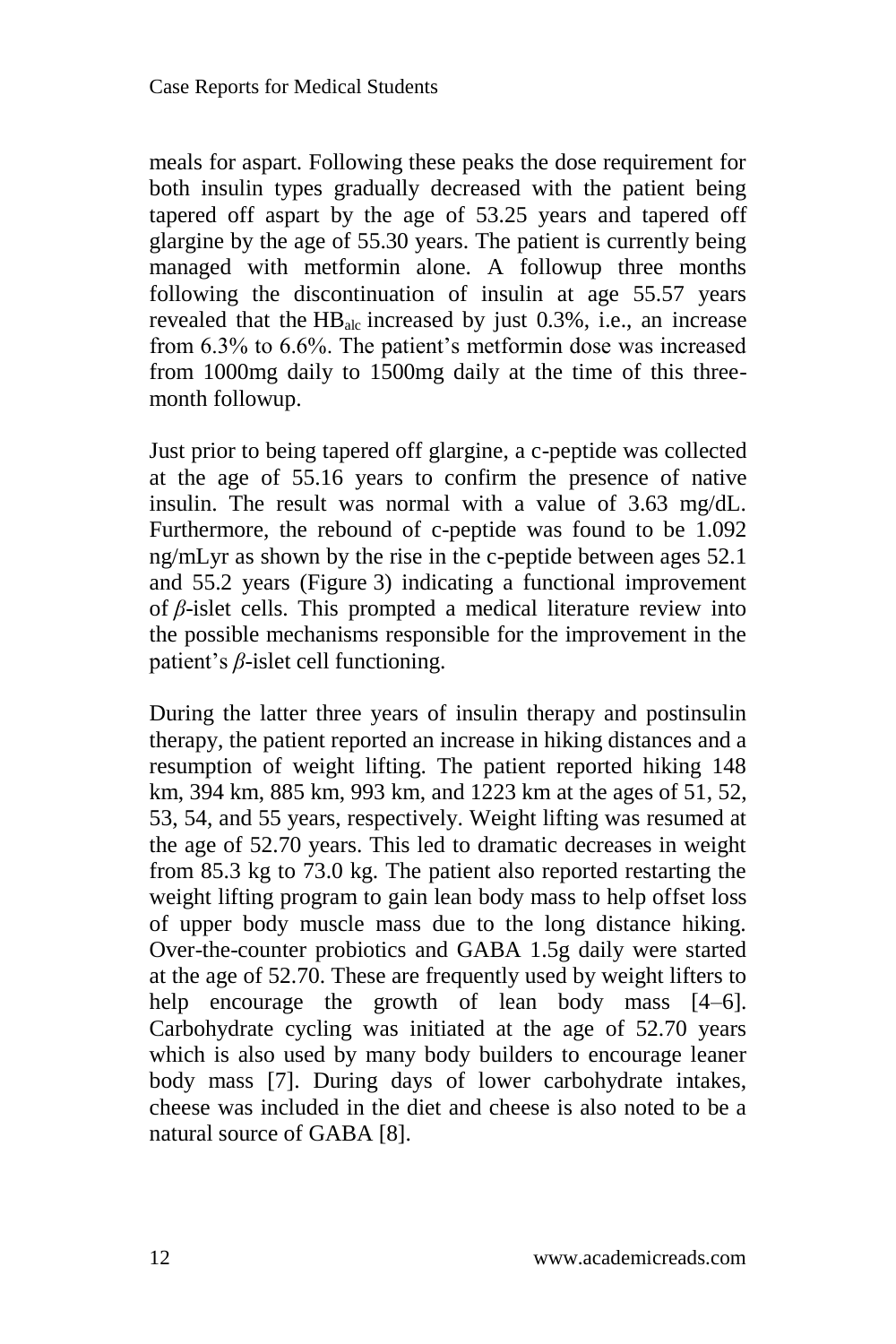A review of the medical literature revealed a reversal of diabetes in several mouse studies. Many studies focused on the effects of GABA on nonneuronal cells such as the pancreatic *β*-islet cells. Within these pancreas islets, GABA is known to decrease glucagon secretion from the *α*-islet cells and increase insulin secretion from the *β*-islet cells [9]. Furthermore, GABA has been shown to stimulate proliferation of the *β*-islet cells as well as providing protection from the deleterious effect of hyperinsulinemia [10–14]. The pancreatic GABA signaling is reported to be altered in type 2 diabetes [15]. Furthermore, gut microbes have recently been shown to produce the neurotransmitters GABA, norepinephrine, dopamine, and serotonin [16]. Species of *Bifidobacterium* and *Lactobacillus* produce high concentrations of GABA [16]. In contrast, less common gut bacteria, e.g., Flavonifractor sp., consume GABA reducing the GABA concentration in the gut [17,18]. Therefore, probiotics containing species of *Bifidobacterium* and *Lactobacillus* presumably have an indirect influence on the pancreatic islet cell functioning.

More recently Cheng et al. showed that exposing mice to repetitive cycles of a fasting mimicking diet could reverse the *β*islet cell failure through the expression of the Ngn3 messenger [19]. The Ngn3 messenger is also believed to hold the potential of regenerating the *β*-islet cells in humans [19] assuming that the chromosomal telomeres of these *β*-islet cells have not yet reached a critically short length leading to cell senescence [20,21]. It is suggested from these research studies that the combinations of GABA, probiotics, and carbohydrate cycling diet during the four years of insulin therapy are responsible for the functional improvement of the patient's *β*-islet cells as indicated in the c-peptide change previously described in Figure 3.

## **Conclusion**

A patient diagnosed with type-II diabetes at the age of 41 who progressed through a typical series of treatment stages began showing signs of disease reversal over a decade later. Improvements of the c-peptide indicate a functional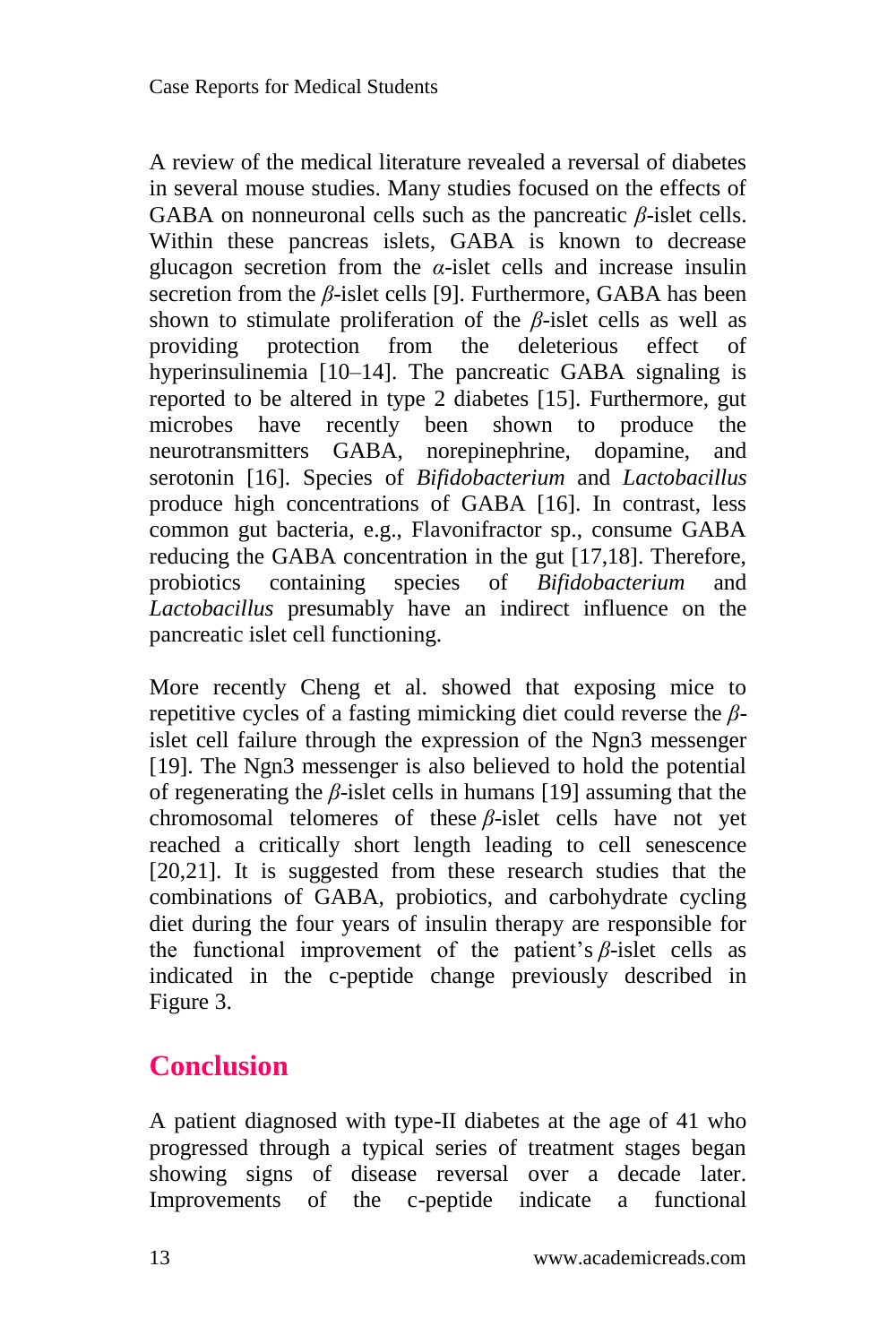improvement of pancreatic *β*-islet cells around the time of an increase in strenuous exercise, the initiation of oral probiotics and GABA supplementation, and the initiation of a strict carbohydrate cycling diet. A review of the medical literature indicates that these findings have been seen in several mouse studies but limited information has been reported in human studies. The findings presented in this case report strongly suggest that these treatment techniques should be investigated further. Significant improvements in a disease commonly seen in the population would improve the lives of many patients and greatly reduce the financial burdens imposed by this disease on society.

### **References**

- 1. M Ram, L Feinmesser, S Shinar, S Maslovitz. The importance of declining insulin requirements during pregnancy in patients with pre-gestational gestational diabetes mellitus. European Journal of Obstetrics & Gynecology and Reproductive Biology. 2017; 215: 148–152.
- 2. https://ghr.nlm.nih.gov/gene/TCF7L2.
- 3. {BLR 2966} Financial Planning–Medscape–WWW. Biotechnology Law Report. 1999; 18: 360–360.
- 4. Francesco Cavagnini, Giampiero Benetti, Cecilia Invitti, Giuliano Ramella, Matteo Pinto, et al. Effect of γaminobutyric acid on growth hormone and prolactin secretion in man: Influence of pimozide and domperidone. The Journal of Clinical Endocrinology & Metabolism. 1980; 51: 789–792.
- 5. F Cavagnini, C Invitti, M Pinto, C Maraschini, A Di Landro et al. Effect of acute and repeated administration of gamma aminobutyric acid (GABA) on growth hormone and prolactin secretion in man. Acta Endocrinologica. 1980; 93: 149–154.
- 6. M Sakashita, U Nakamura, I Maru et al. Combined Oral Intake of GABA with Whey Protein Improves Lean Mass in Resistance-trained Men. Medicine & Science in Sports & Exercise. 2016; 48: 54.
- 7. https://www.bodybuilding.com/.
- 8. R Dhakal, V K Bajpai, and K H. Baek. Production of GABA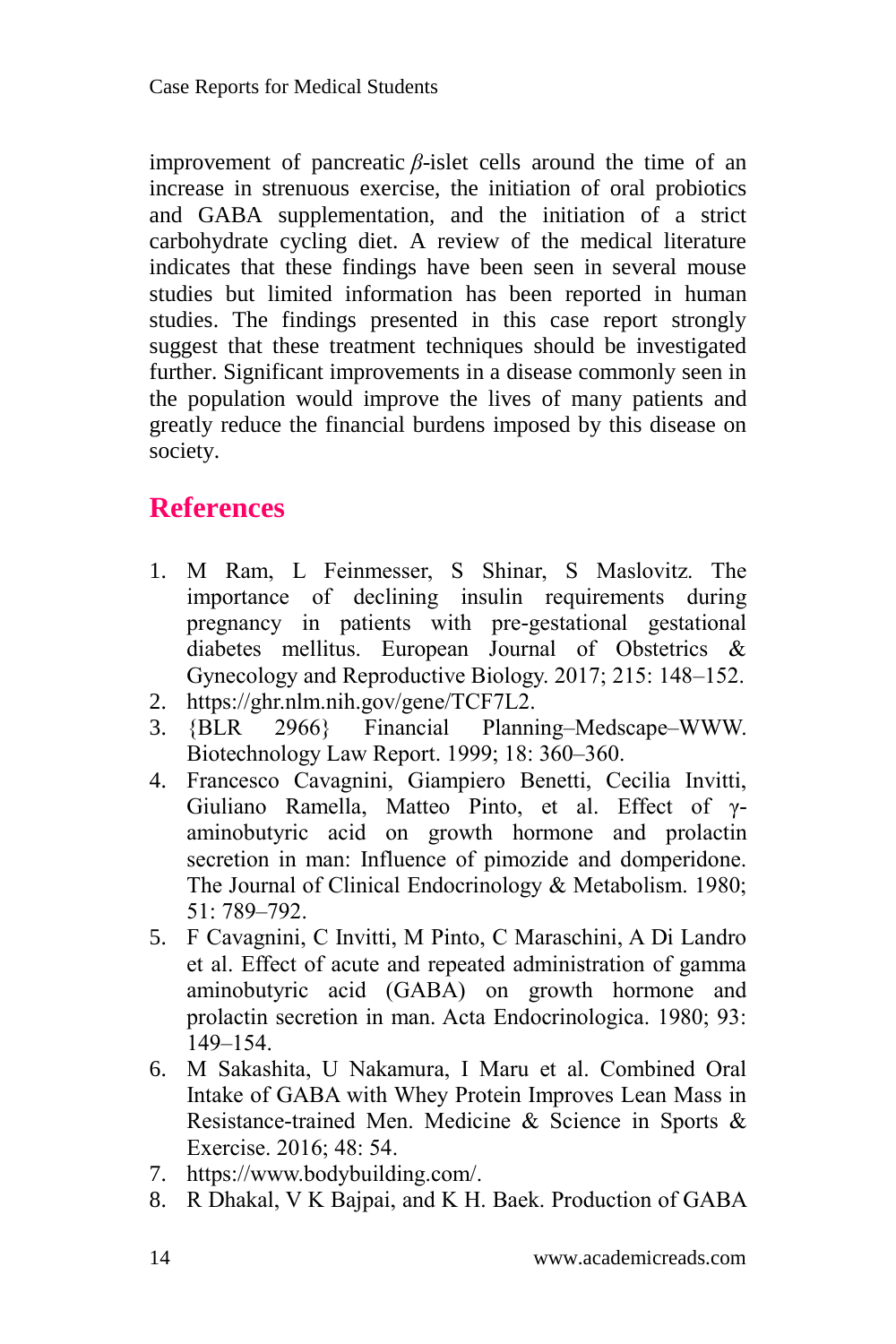(γ-aminobutyric acid) by microorganisms: A review. Brazilian Journal of Microbiology. 2012; 43: 1230–1241.

- 9. Y Wan, Q Wang, G J Prud'homme. Gabaergic system in the endocrine pancreas: A new target for diabetes treatment. Diabetes, Metabolic Syndrome and Obesity: Targets and Therapy. 2015; 8: 79–87.
- 10. Indri Purwana, Juan Zheng, Xiaoming Li, Marielle Deurloo, Dong Ok Son, et al. GABA Promotes Human -Cell Proliferation and Modulates Glucose Homeostasis. Diabetes. 2014; 63: 4197–4205.
- 11. Nepton Soltani, Hongmin Qiu, Mila Aleksic, Yelena Glinka, Fang Zhao et al. GABA exerts protective and regenerative effects on islet beta cells and reverses diabetes. Proceedings of the National Acadamy of Sciences of the United States of America. 2011; 108: 11692–11697.
- 12. G J Prud'Homme, Y Glinka, C Hasilo, S Paraskevas, X Li, Q Wang. GABA protects human islet cells against the deleterious effects of immunosuppressive drugs and exerts immunoinhibitory effects alone. Transplantation. 2013; 96: 616–623.
- 13. Jide Tian, Hoa Dang, Zheying Chen, Alice Guan, Yingli Jin et al. γ-aminobutyric acid regulates both the survival and replication of human β-cells. Diabetes. 2013; 62: 3760– 3765.
- 14. P Fiorina. GABAergic system in β-cells: From autoimmunity target to regeneration tool. Diabetes. 2013; 62: 3674–3676.
- 15. J Taneera, Z Jin, Y Jin, S J Muhammed, E Zhang et al. γ-Aminobutyric acid (GABA) signalling in human pancreatic islets is altered in type 2 diabetes. Diabetologia. 2012; 55: 1985–1994.
- 16. T G Dinan, R M Stilling, C Stanton, J F Cryan. Collective unconscious: How gut microbes shape human behavior. Journal of Psychiatric Research. 2015; 63: 1–9.
- 17. Philip Strandwitz, Ki Hyun Kim, Darya Terekhova, Joanne K Liu, Anukriti Sharma, et al. GABA Modulating Bacteria in the Human Gut Microbiome. In: RISE 2014. Abstract ID# 417. Northeastern University. 2014.
- 18. A Coghlan. Gut bacteria spotted eating brain chemicals for the first time. New Scientist. 2016.
- 19. Chia-Wei Cheng, Valentina Villani, Roberta Buono, Min